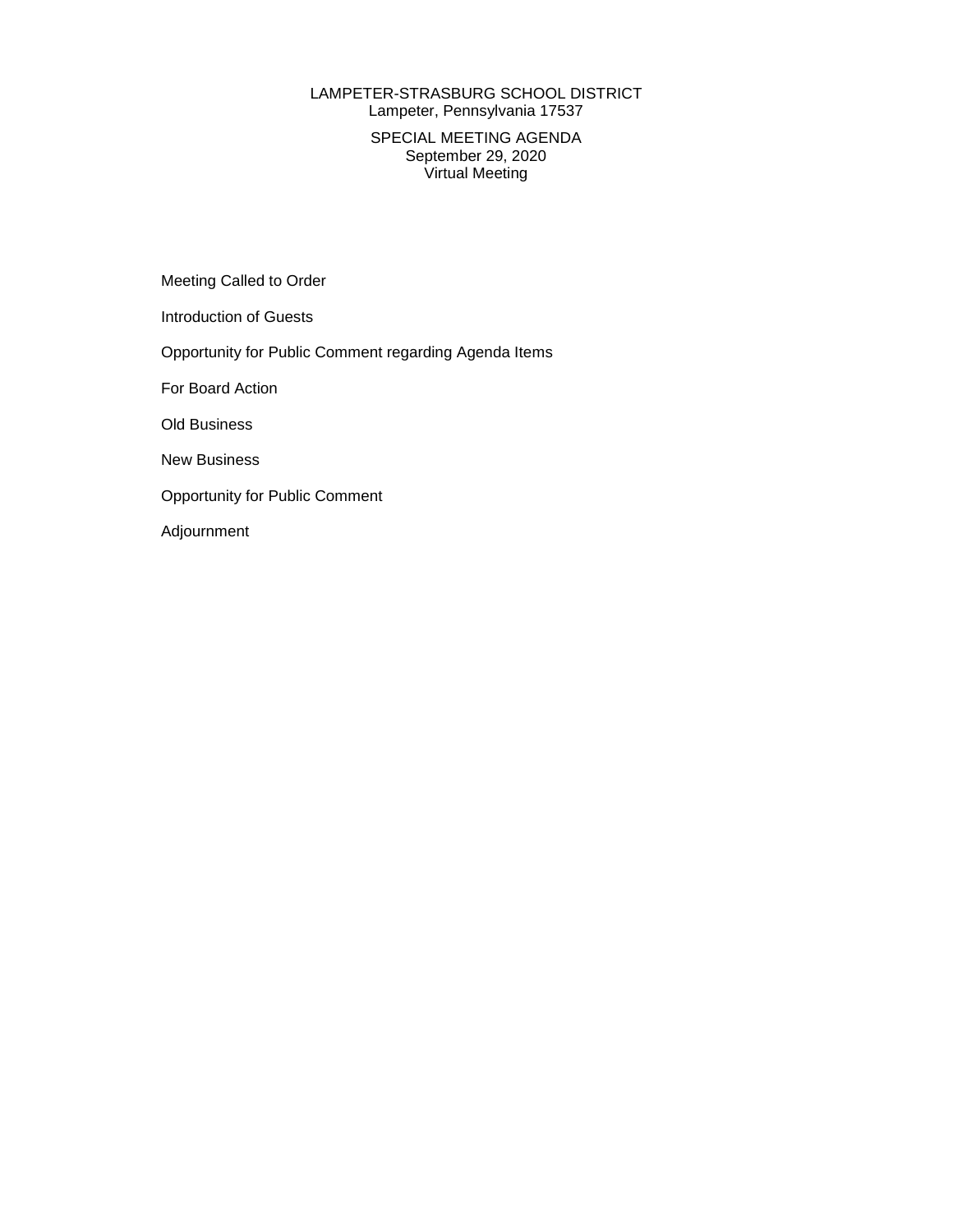### **LAMPETER-STRASBURG SCHOOL DISTRICT**

Lampeter, Pennsylvania 17537 September 29, 2020 Virtual Meeting

### **FOR BOARD ACTION**

#### **MISCELLANEOUS**

#### **1. RECOMMENDATION FOR APPROVAL OF REVISED SPECTATOR GUIDELINES FOR FALL ATHLETIC EVENTS**

Recommend the approval of the revised spectator guidelines for fall athletic events, as posted. This recommendation may be invalidated in the event the Third Circuit Court of Appeals issues a "stay" of the decision of the United States District Court for the Western District of Pennsylvania holding that the Governor's restrictions on mass gatherings are unconstitutional and unenforceable.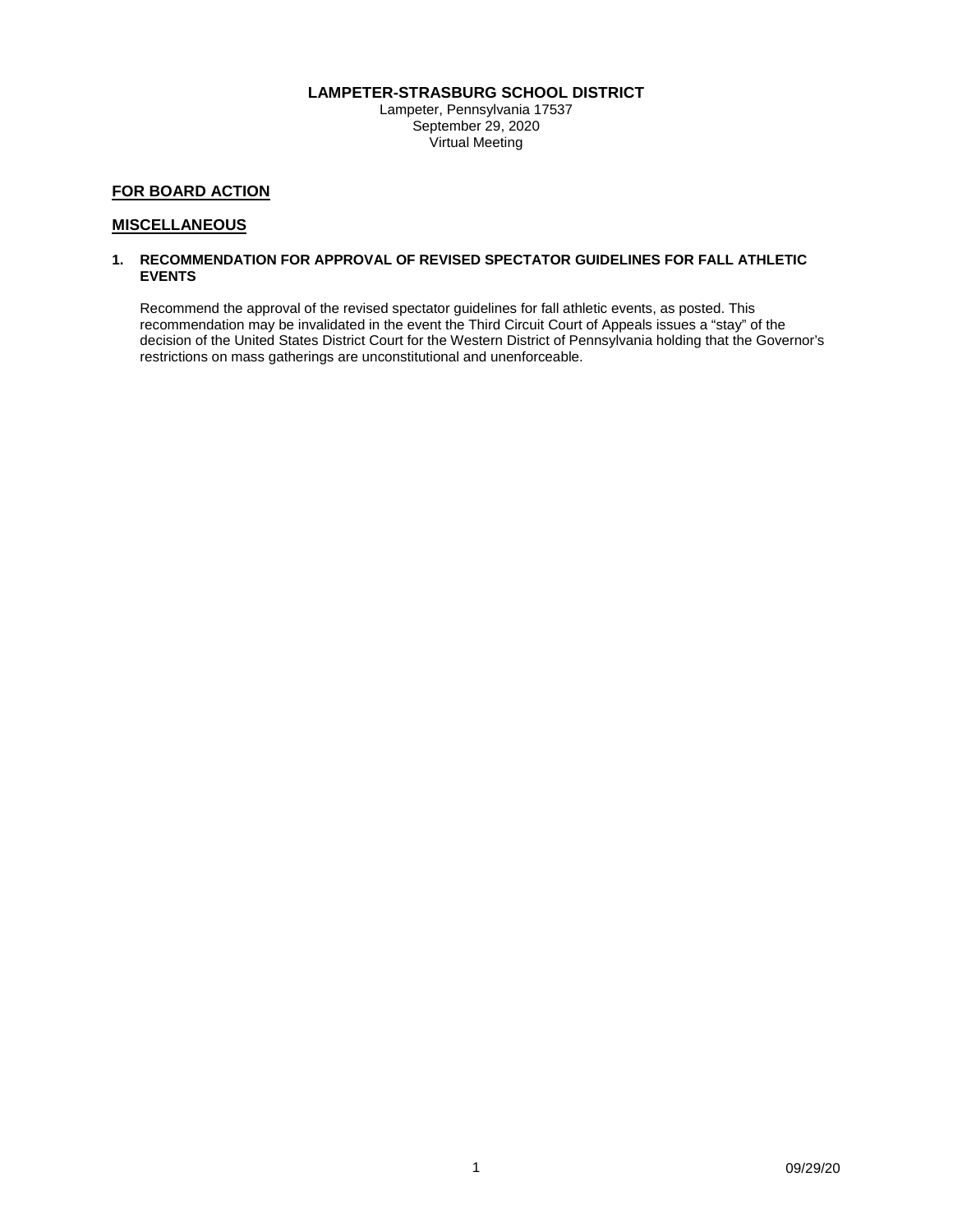## **REVISED SPECTATOR GUIDELINES (9/28/20)**

Given the changing rules surrounding spectators at athletic events, Lampeter-Strasburg School District has updated our plan to allow a limited number of additional invited guests to our venues. **Our first priority continues to be for our student athletes, cheerleaders and musicians to be able to participate, followed by allowing family members to spectate as space allows.** Plan updates are noted in red.

We are happy to announce that the 2020 Pioneer fall sports season officially began on Friday, September 4. Practices are underway and scrimmages begin this weekend. For the safety of athletes, staff, fans, and our community, events will follow the guidelines laid out in the District's [Athletics](https://www.l-spioneers.org/Resources/Athletics_Health_and_Safety_Plan_approved080320.pdf) Health and Safety Plan, as well as plans from the CDC and the PA Department of Health. We are also working in partnership with Wellspan Family & Sports Medicine and the Lancaster-Lebanon Athletic Association (the L-L League) for the upcoming season.

We ask that everyone review and follow the regulations below so that student athletes can safely compete for the full season. We need everyone's help because . . . Kids come first. We ARE L-S. We ARE family. We are ALL in this together!

## **Indoor Events:**

- No more than 25 people may attend an indoor event. This includes athletes, coaches, media, and staff.
- Because of this, no spectators will be allowed at indoor events.
- Due to the refinishing of our competition gymnasium floor (from water damage), and holding indoor events at an alternate location, spectators will not be permitted at indoor events until the week of October 4, 2020.
- Any person who is not actively engaged in competition must wear a face covering (i.e. mask, face shield) at all times.
- **Beginning the week of October 4, 2020**

In order to maintain social distancing in accordance with our health and safety plans, for an indoor event, Lampeter-Strasburg School District will permit 4 invited guests for each home team member. If space allows, the athletic director will consult with the opposing team regarding permitted visitor invited guests. In order to maintain social distancing in accordance with our health and safety plans, facial coverings are required of all invited guests throughout an entire indoor event.

## **Outdoor Events:**

- No more than 250 people may attend an outdoor event. This includes athletes, coaches, staff, media, and spectators.
- Any person who is not actively engaged in competition must wear a face covering (i.e. mask, face shield) whenever distancing of at least six feet is not possible. This is mandatory in accordance with the District's health and safety plan. Facial coverings must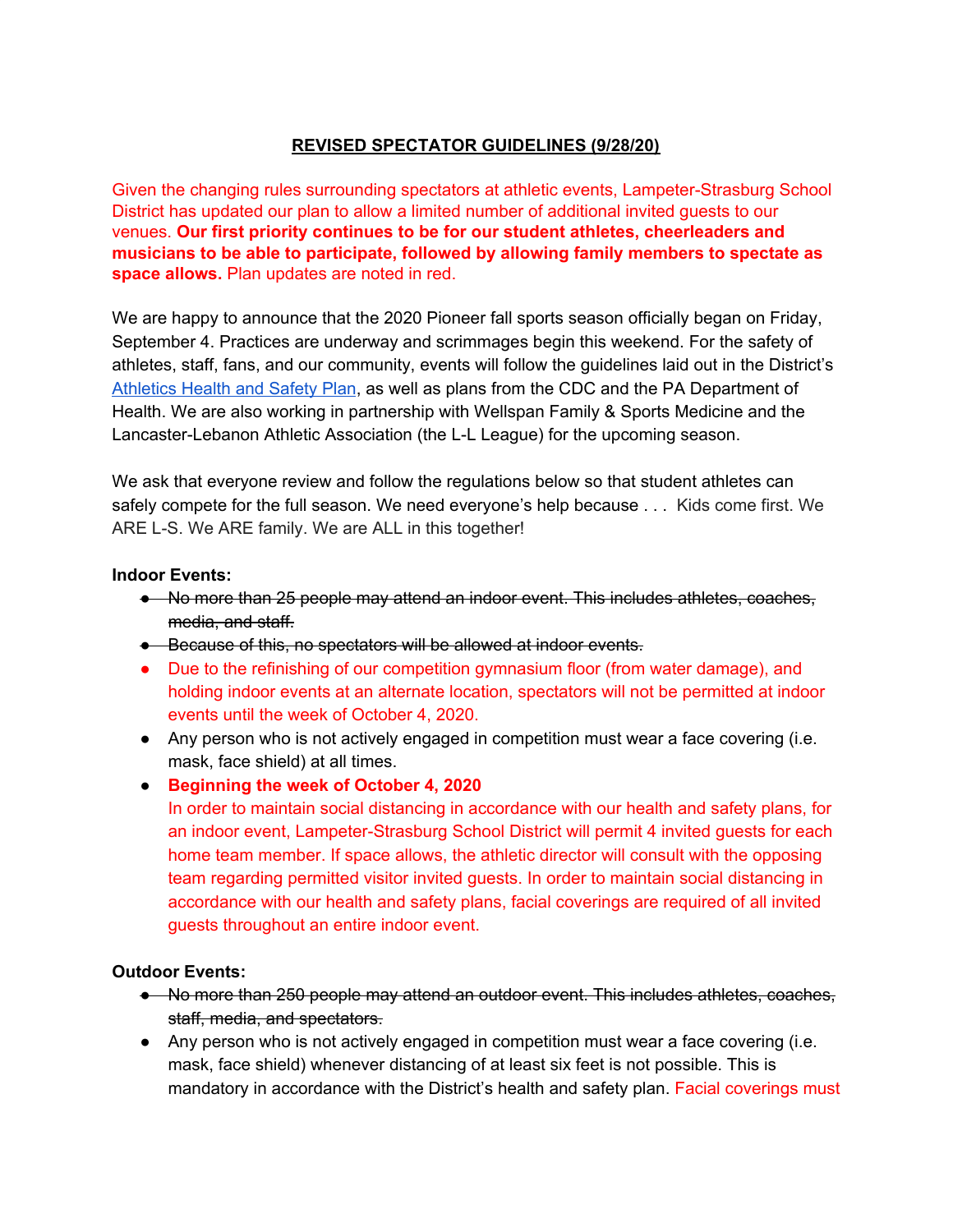be worn while entering/exiting or moving around the outdoor facility. Anyone who refuses to wear a face covering and/or socially distance will be asked to leave the athletic venue.

- When attendance approaches 250 an inability for spectators to safely social distance, preference will be given to athletes' immediate family members.
	- At varsity field hockey, boys and girls soccer, and football games, spectators will only be admitted with original passes made by the athletic department. Student athletes will receive 1-3 passes prior to each event.
- *●* Due to heavy restrictions on food service, there will be no concessions during the 2020 fall sports season.
- L-S will not charge admission fees for the 2020 fall sports season

# **Football Games:**

- In addition to the above rules for outdoor events, no visiting team spectators will be permitted at any L-L League football games.
- In order to maintain social distancing in accordance with our health and safety plans, for an outdoor event inside the stadium, Lampeter-Strasburg School District will permit 3 invited guests for each home team member and cheerleader. If space allows, the athletic director will consult with the opposing team regarding permitted visitor invited guests. ALL invited guests must be seated in the designated bleacher areas. NO congregating/standing is permitted inside the stadium for everyone's safety.
- Lampeter-Strasburg Marching Band will perform their show on Thursday (day prior to home football games) for their invited family members to watch. The band will participate during home football games near the endzone--they will NOT be performing their show on game days.
- The cheerleaders and marching band will participate at home games only.
- At Lampeter-Strasburg School District our focus always has been and always will be on our students. We know that attendance at these events by our student section is an important part of our school experience, however, in order to accommodate families, we are unable to accommodate a student section on campus at this time.

# **Live Streaming:**

● All JV and varsity events in the stadium and the L-S High School competition gym will be live streamed on the L-S Athletics [YouTube](https://www.youtube.com/channel/UCwSdJdf3PiP5KYCzbCF2ZMQ) channel. Other districts in the L-L League also will be live streaming games when possible.

# **Please Note:**

- Other school districts may have other rules in place. Please be sure you understand the rules at other school district's events should you choose to be a spectator at an away event when permitted.
- Lampeter-Strasburg School District is aware of legislation currently being discussed at the state level which could alter our current plans. If this legislation passes, we will update our plans accordingly, following all orders, mandates and guidance to continue to ensure the health and safety of everyone involved. Please understand that any change will take some time and planning to achieve. In the meantime, these are the rules for